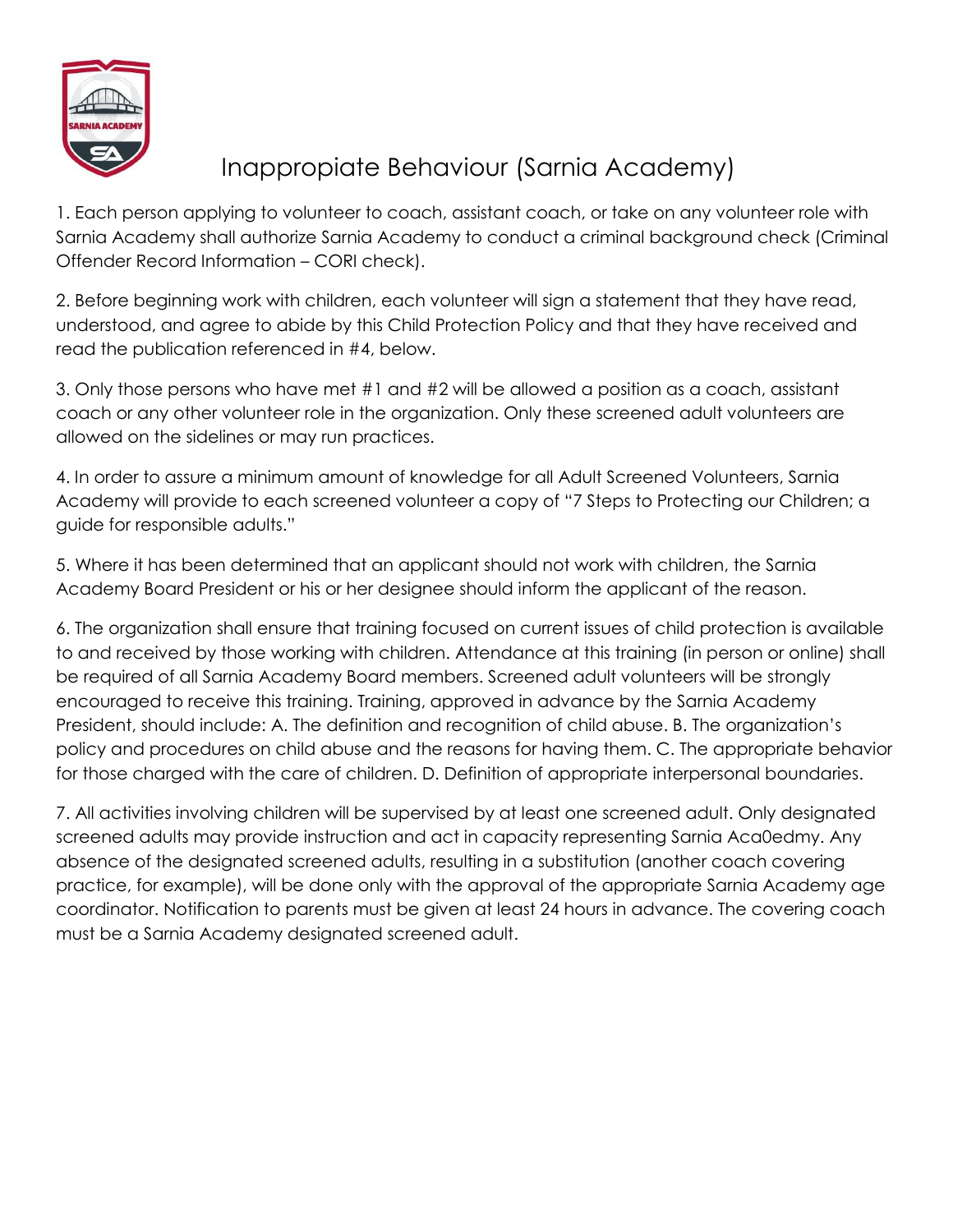

8. The "Two Person Rule" shall be used, which is defined as striving to have at least two people in any setting with a child, one of which must be a screened adult volunteer. This would include at initial drop off, pick-up, and any carpool arrangement. While not always possible, the preference would be that the second person is an adult. Reasonable effort should be made to ensure that no registered adult is in a situation where he or she is alone with a player (other than his or her child), nor should he or she facilitate or allow that situation with any other adult/player.

9. Sarnia Academy maintains an open door policy for all activities. Parents or other volunteers shall be allowed to visit any game or practice at any time announced or unannounced.

10. Adult Screened Volunteers will not: A. Offer one on one training sessions outside of practice. B. Give special treatment to one player over another. C. Engage in rough or physical or sexually provocative games. D. Make sexually suggestive remarks to a child – even in fun. E. Taunt, demean, badger or intimidate players or child referees. F. Physically or verbally abuse or demean a child. G. Knowingly foster a relationship with a player outside of games and practices that may not be known to the player's parents. This is to include personal contact, email, phone, texting, and social networking internet sites. H. Disperse the game or practice until he or she has supervised the safe dispersal of the children. A child in a U10 league or below should not be allowed to leave a coach's care alone or with another minor without written/emailed notification.

11. Adult Screened Volunteers will not allow players: A. To exhibit inappropriate physical contact between other players or coaches. Contact outside the normal definition of soccer should be deemed inappropriate (for example: wrestling, boxing). B. To use inappropriate language, or let such language go unchallenged. C. To taunt, demean, badger or intimidate other players or child referees.

12. Any older child or teen helping with younger children will be closely monitored by an Adult Screened Volunteer and will be held to the same standards as outlined in this policy. Reporting Abuse

13. Everyone in the organization has a moral responsibility to report suspected abuse whenever it comes to their attention, regardless of where that abuse takes place. Reporting abuse is a form of assistance to those crying out for help. Therefore, immediately notify the President of the Sarnia Academy who will then notify the proper authorities. The authority may be a parent, a community help organization, the Department of Social Services, or the Sarnia Police Department.

14. The President or Board, in conferment with and/or at the direction of the authorities, will take immediate action up to and including removing the accused from further involvement with children in the Sarnia Academy program, if warranted.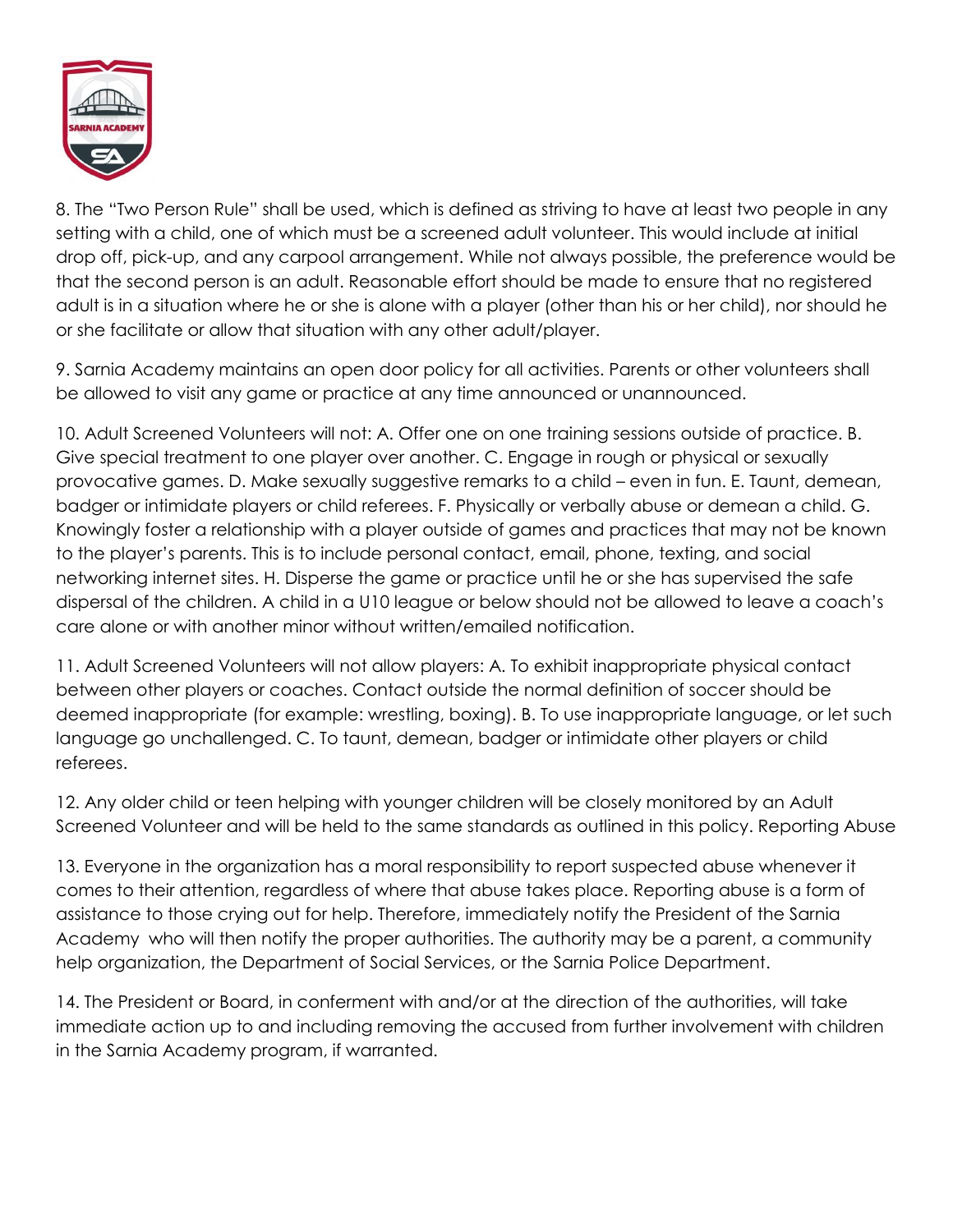

15. All allegations will be taken seriously. Sarnia Academy will reach out to the victim and the victim's family to show care and support to help prevent further hurt. Sarnia Academy will extend whatever resources are needed. The care and safety of the victim is our first priority.

16. Sarnia Academy will keep a written report of the steps taken by the organization in response to the reported abuse. The report will contain only factual information relevant to the situation. It will be kept in a secure place. It will be sent electronically whenever possible, or written in ink or typed to prevent it from being changed.

Individuals working or volunteering in sport and expected to model behaviour that upholds public confidence and enhances healthy relationships with children and families. Examples of Appropriate Behaviour

- Respectful language, ton and attitude towards others
- Respectful of personal physical and emotional boundaries
- Responding to children to meet the child's needs and not the adult's
- Engaging with children in a manner that would be seen by a reasonable observer as maintaining reasonable boundaries
- Keeping practices open to observation by parents
- Communication with children (including electronic) is transparent and accountable Examples of Inappropriate Behaviour
- Disrespectful language
- Humiliating or intimidating children
- Inappropriate touching of children (i.e. massaging, stroking, caressing, roughhousing, tickling)
- Confiding or sharing overly personal information with a child